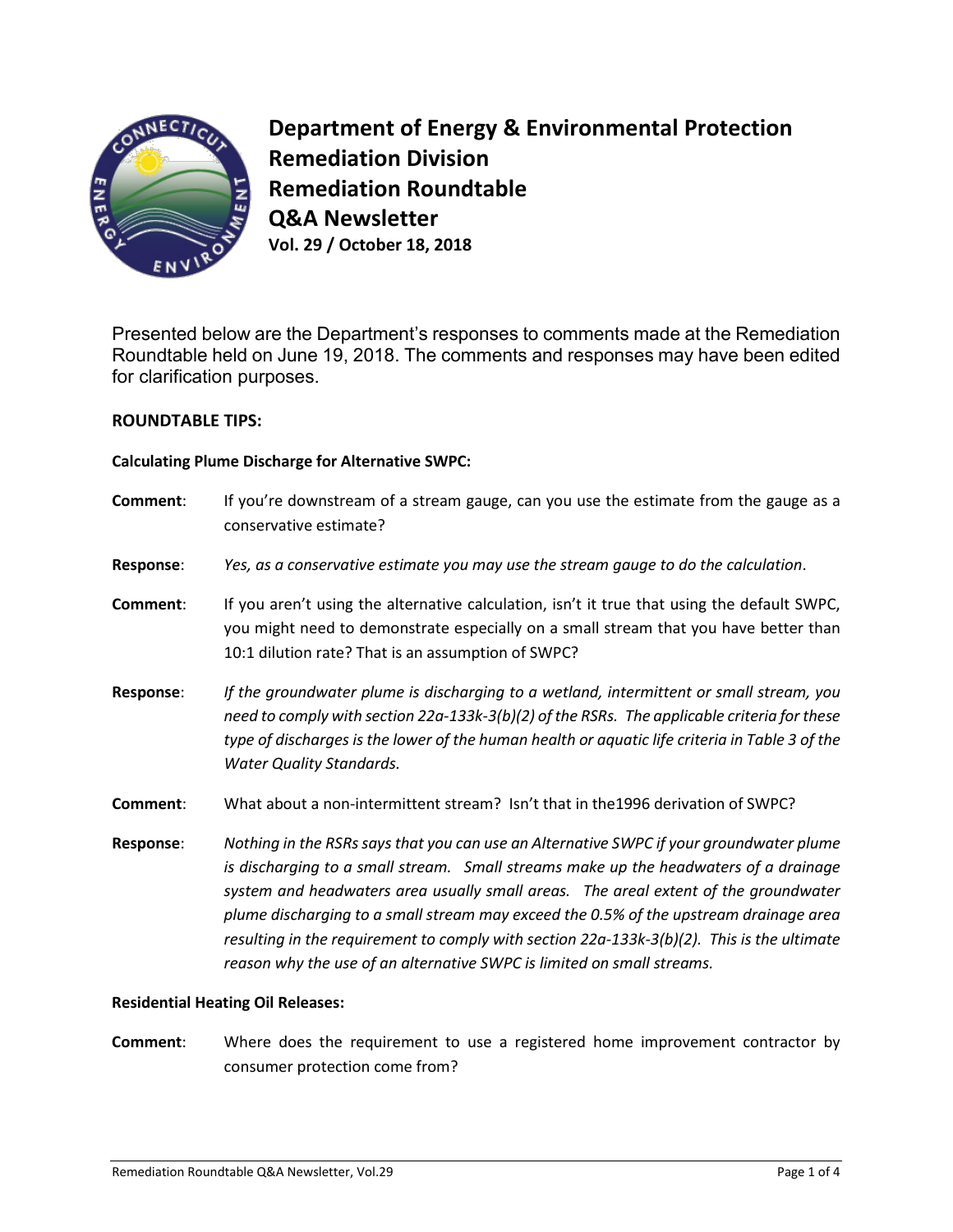- **Response**: *It originally started when the reimbursement program for residential USTs existed, and since that program ended, that requirement was enacted under Consumer Protection.*  **Comment**: Why is it required since the UST Cleanup Program is no longer? **Response**: *It was done separately by Consumer Protection and is still a requirement through that agency. The link to their website can be found here[: USTs.](https://portal.ct.gov/DCP/Trade-Practices-Division/Removal-Requirements-for-Underground-Storage-Tanks)* **Comment**: If you want or need to coordinate with someone at DEEP on a residential spill who would that be? And if there is an SEHN will that be the same person or someone else?
- **Response**: *First report a spill to the Emergency Response & Spills Prevention Division (1-* **866-DEP-SPIL**)*. If a SEH notification is triggered, Remediation staff would be assigned to the Hazard. Current SEHN coordinators are Camille Fontanella and Ken Feathers.*

### **CONCURRENCE WITH THE ITRC DNAPL GUIDANCE:**

- **Comment**: Can you talk a little about the Department's desire to close the gap on guidance or lack of guidance of DNAPL, how did you choose this item for concurrence as opposed to others? Would you agree there are other gaps in DEEP guidance that LEPs should look to IRTC for?
- **Response**: *The ITRC DNAPL Guidance covers concepts covered in the SCGD, such as the 14 compartment model applied to evolution of DNAPL releases over time.*

*[Ken Feathers] is the ITRC point of contact for the State, and in reviewing ITRC documents rarely does DEEP have objections on technical components of guidance – however the key question is always how does the guidance fit into the RSR and statutory framework of Connecticut? ITRC are written for the federal remedial model, which is command and control, with regulator review at every stage, and also is a risk-driven/decision-based cleanup. We have a risk management approach through the RSRs which is conservative in identifying releases that should be evaluated, but flexible in risk management for those releases. Our RSRs are mostly hands off in the choice of a remedial technology and risk management approach, so LEPs make the judgment call of how to manage a site. While technical concepts are good in ITRC documents, more explanation of how these technical concepts specifically can be applied within the Connecticut regulatory framework is often needed. Our concurrence letter help the LEP to determine this, so when using ITRC guidance the LEP can have a higher degree of confidence in how what was done at a site meets DEEP expectations of following prevailing standards and guidelines.* 

*Another widespread pollutant with several relevant ITRC guidance is LNAPL. However, many people deal with LNAPL in the Department in multiple agency units, so there are a lot of moving parts to come up with a concurrence with guidance that everyone says OK to.*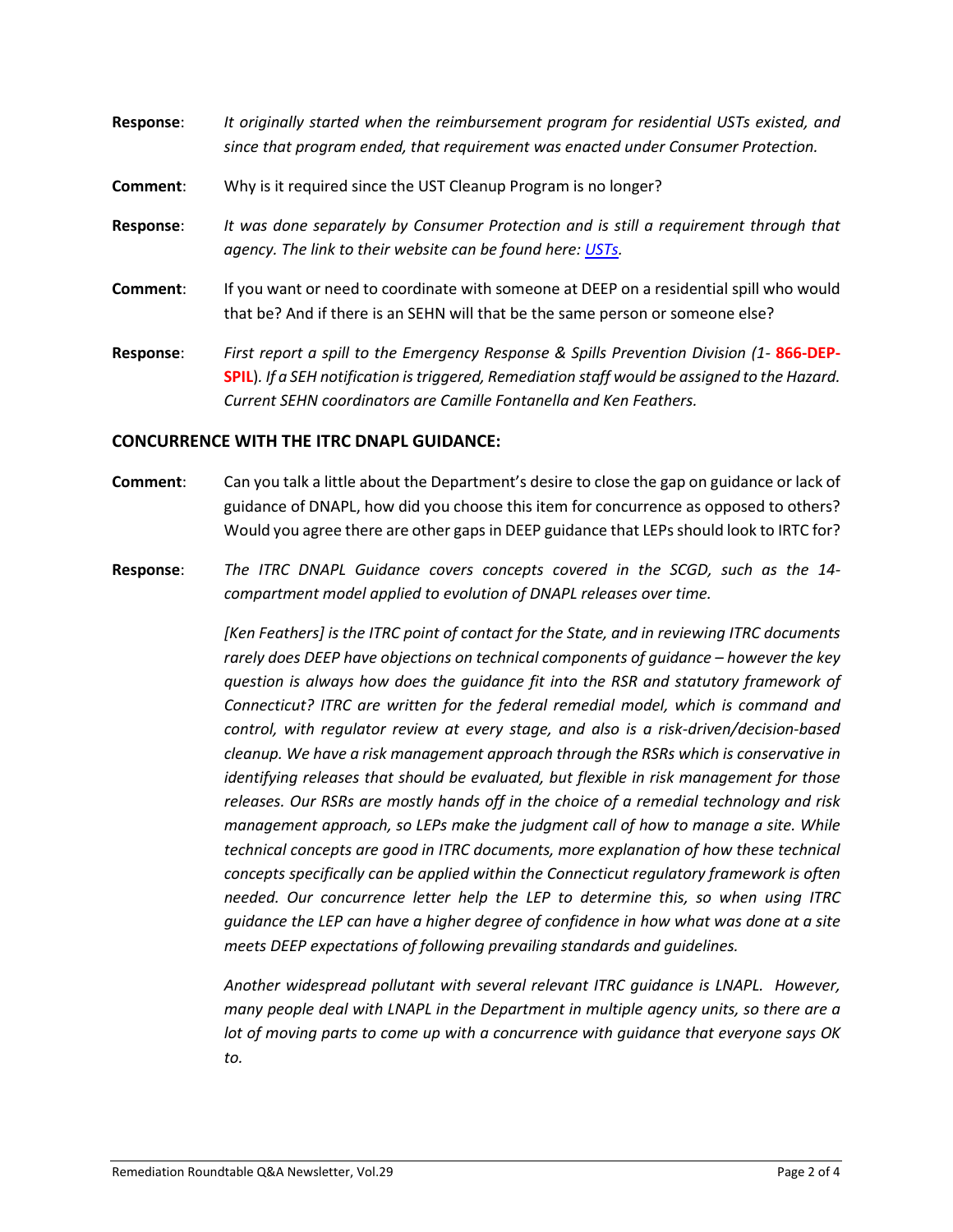*Other ITRC documents are great sources of technical expertise, but DEEP may choose to not to issue concurrence letters for several reasons. Some guidance are irrelevant to our state in terms of what they deal with, like CAFOs or mine sites. Others just don't fit our regulatory framework. The Department's focus for concurrence letters are those fit better than others within the RSR framework.* 

**Comment**: You mentioned LNAPL, are you in contact with MA for LNAPL transmissivity?

- **Response**: *LNAPL transmissivity is more intentionally included within the forthcoming ITRC LNAPL guidance update. In addition, the RSR Wave 2 update will incorporate many ITRC concepts pertaining to LNAPL migration. Because both guidance and RSRs are being revised, that's another reason why DEEP will not be issuing a LNAPL concurrence in the near-term.*
- **Comment:** Is there a time frame for looking at additional concurrences?
- **Response**: *Additional concurrence will be considered, as time and resources permit. However, lack of a concurrence should not be considered a rejection of the ITRC guidance; any ITRC guidance can be considered a potentially relevant standard of practice. Use of ITRC guidance by an LEP should be combined with an explanation of the specific rationale for why it was used and how it applies to the SCGD and the RSRs.*

#### **INLAND WETLAND RESTORATION:**

- **Comment**: Do DEEP and Army Corps of Engineers (ACOE) have joint conference meetings to discuss self-verifications?
- **Response**: *Yes and no. There are some formalized meetings for DOT projects and local bridge projects. Our staff deal directly with project managers from the ACOE in a more informal basis on most projects. We do have meetings but it is usually for formal State agency or Town projects.*
- **Comment**: Remediation typically will trigger regulatory response based on size, but what about site investigation? From a municipal standpoint, there might be monitoring wells in wetlands to get a permit but what's DEEPs view?
- **Response**: *For any type of monitoring well or test pit in wetland areas, local permits are all that is usually required. Monitoring wells are well under the 5,000 square feet of impact for the ACOE General Permit (GP) threshold. You would do the self-verification sheet for the ACOE GP and go to the local wetland commission for permit guidance.*
- **Comment**: What about a man-made drainage area that has now become a wetland due to storm water retention?
- **Response**: *If it has the identifying plants, soils and hydrology, most likely it's a wetland. When you construct a storm water retention pond and have the appropriate hydrology over a*